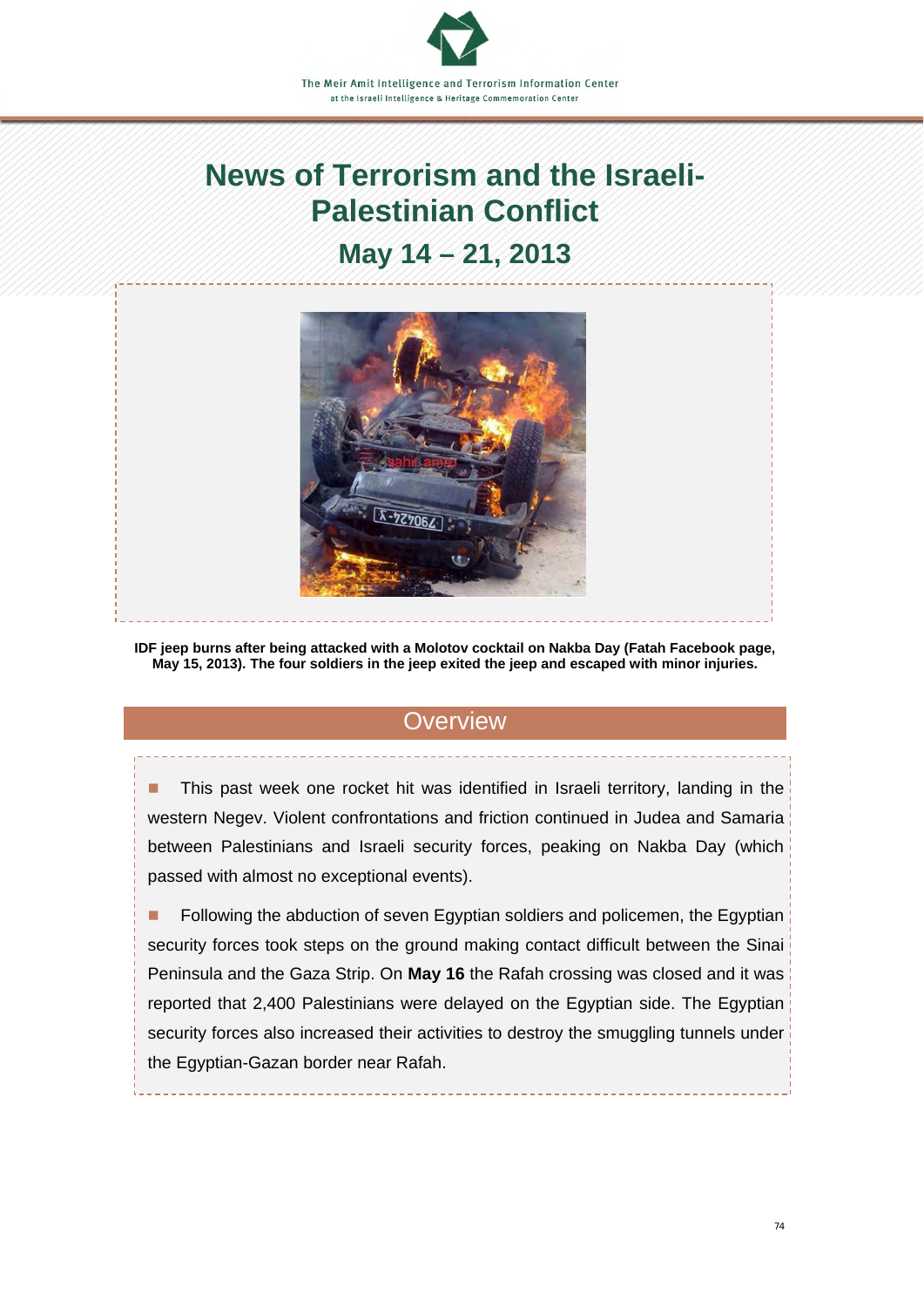# The Situation in Israel's South

#### **Rocket Fire on the Southern Border**

**This past week one rocket hit was identified in Israeli territory. The rocket fell** during the Shavuot holiday, May 15, 2013, in an open area the western Negev. There were no casualties and no damage was reported.



#### **Rocket Hits in Israeli Territory1**



#### **Annual Distribution of Rocket Fire<sup>2</sup>**

As of May 21, 2013. The statistics do not include mortar shell fire.

The statistics do not include mortar shell fire.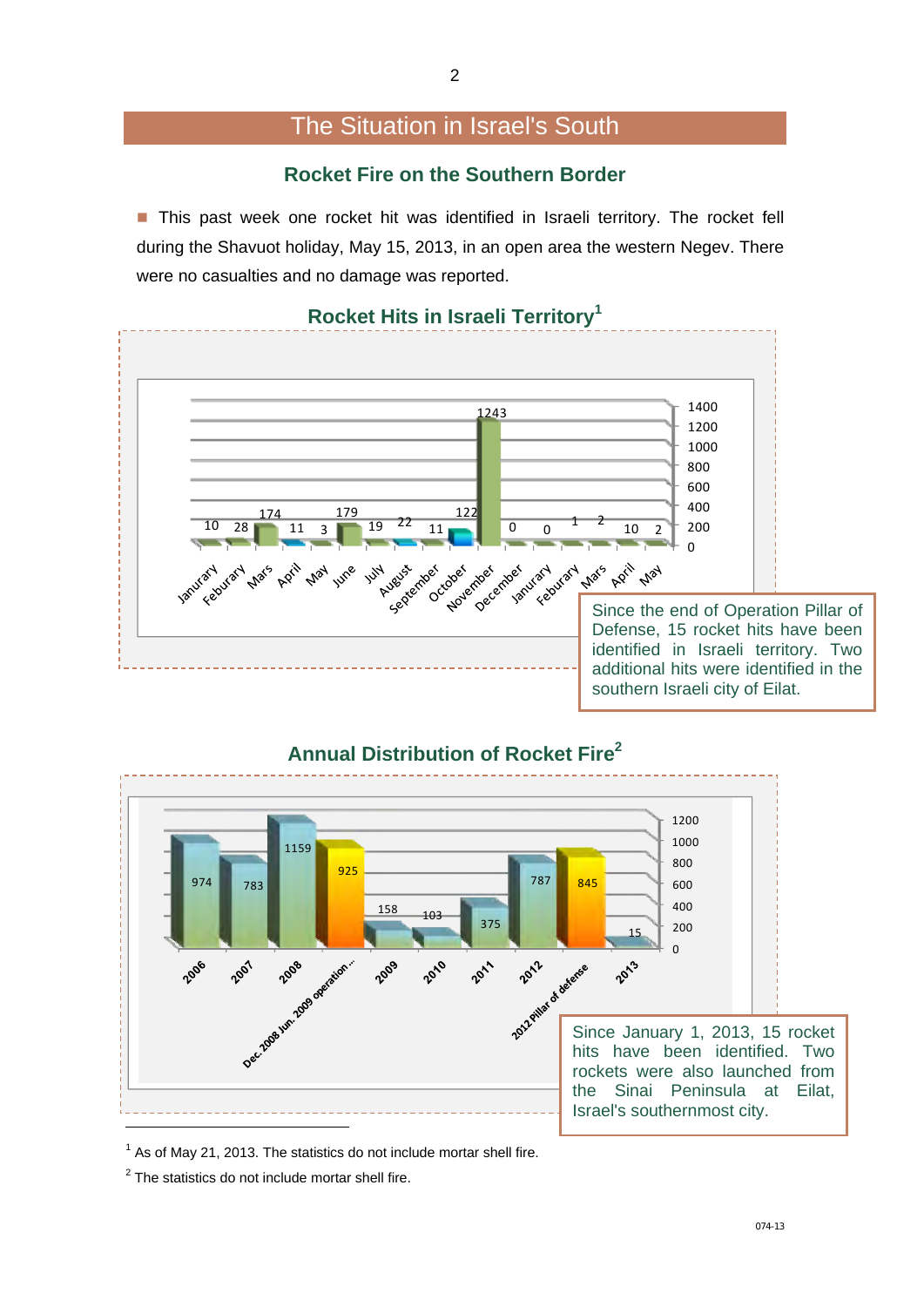# Judea and Samaria

#### **Violence Continues**

**This past week violence and riots continued between Palestinians and the Israel** security forces at the traditional friction points, part of the so-called "popular resistance." They peaked on **Nakba Day, May 15** (See below).



**Palestinian adolescents throw stones at Israeli policemen in the Bab al-Amud neighborhood in Jerusalem (Wafa News Agency, May 17, 2013).** 

#### **Arms Cache Uncovered**

■ On the night of **May 20** the Israeli security forces uncovered a large cache of arms in the home of a Palestinian in the village of Qalil (south of Nablus). They included a hunting rifle, a pistol, parts of other weapons, ammunition and military equipment.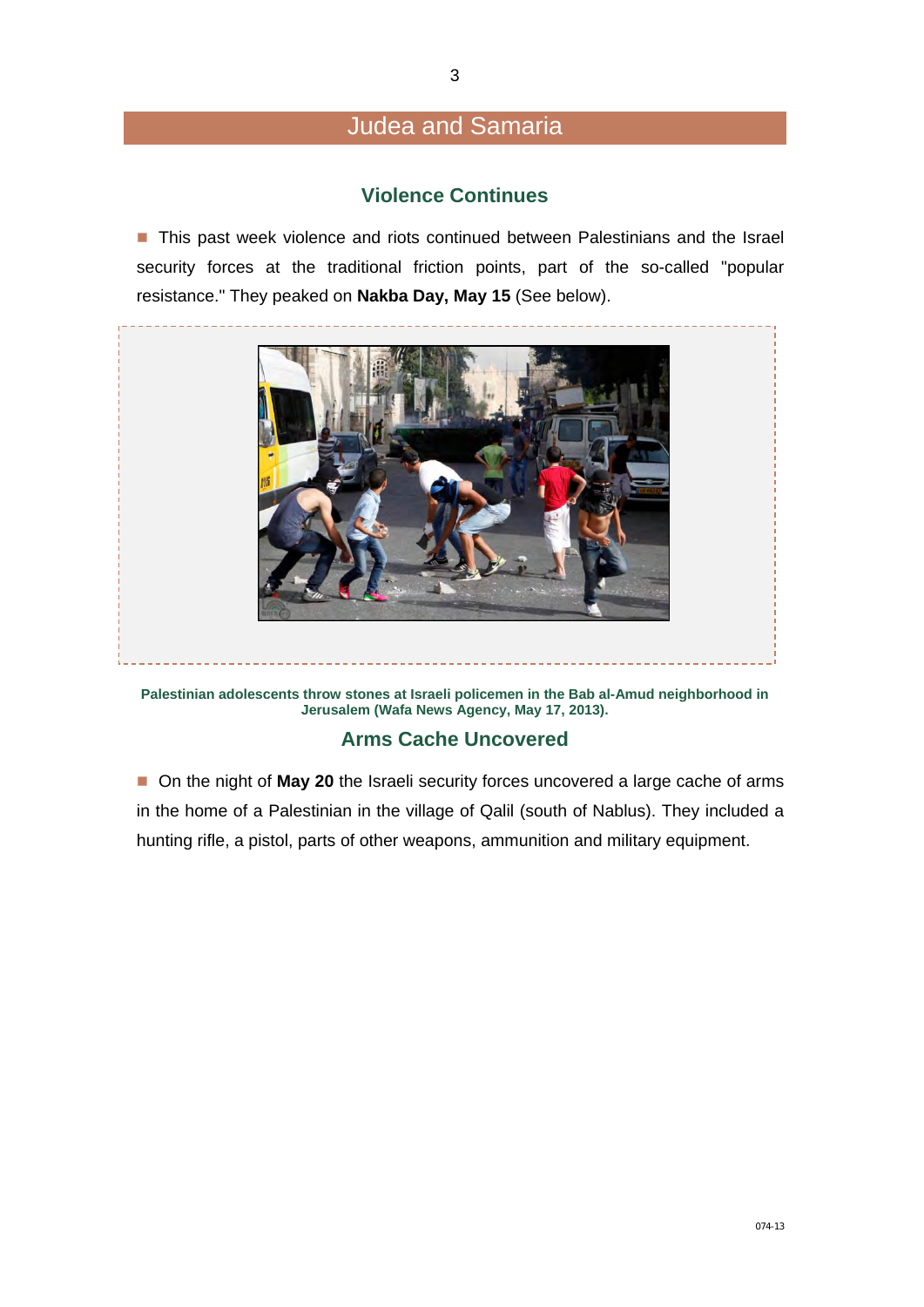

**The arms found in the village of Qalil (IDF spokesman, May 21, 2013)** 

# Developments in the Gaza Strip

#### **Egyptian Soldiers Abducted in the Sinai Peninsula**

■ On May 16, 2013, seven Egyptian soldiers and policemen were abducted on the road from El Arish to Rafah. Their captors demanded the release of prisoners in return for the release of the hostages. **Hamas** denied any involvement in the abduction. Senior Hamas figure **Salah al-Bardawil** said that the abduction was an internal Egyptian matter and that Hamas had no connection to it (Qudsnet website, May 16, 2013). The ministry of the interior of the de-facto Hamas administration condemned the abduction of the Egyptian soldiers, noting that it was prepared to help Egypt expose the circumstances surrounding the event (Shihab website, May 16, 2013). Sources within the Mujahideen Shura Council in the Environs of Jerusalem, a Gazan-based organization affiliated the global jihad, said that they also had no involvement in the abduction (PalPress website, May 16, 2013).

In the wake of the abduction, the Egyptians reinforced their forces in the Sinai Peninsula, possibly in preparation for a military operation to release the captives (Al-Watan, May 19, 2013). Hamas' security forces increased their security along the Gaza Strip border with Egypt, especially around the smuggling tunnels. That was done primarily to prevent the abducted soldiers from being smuggled into the Gaza Strip (Al-Masri Al-Youm, May 16, 2013).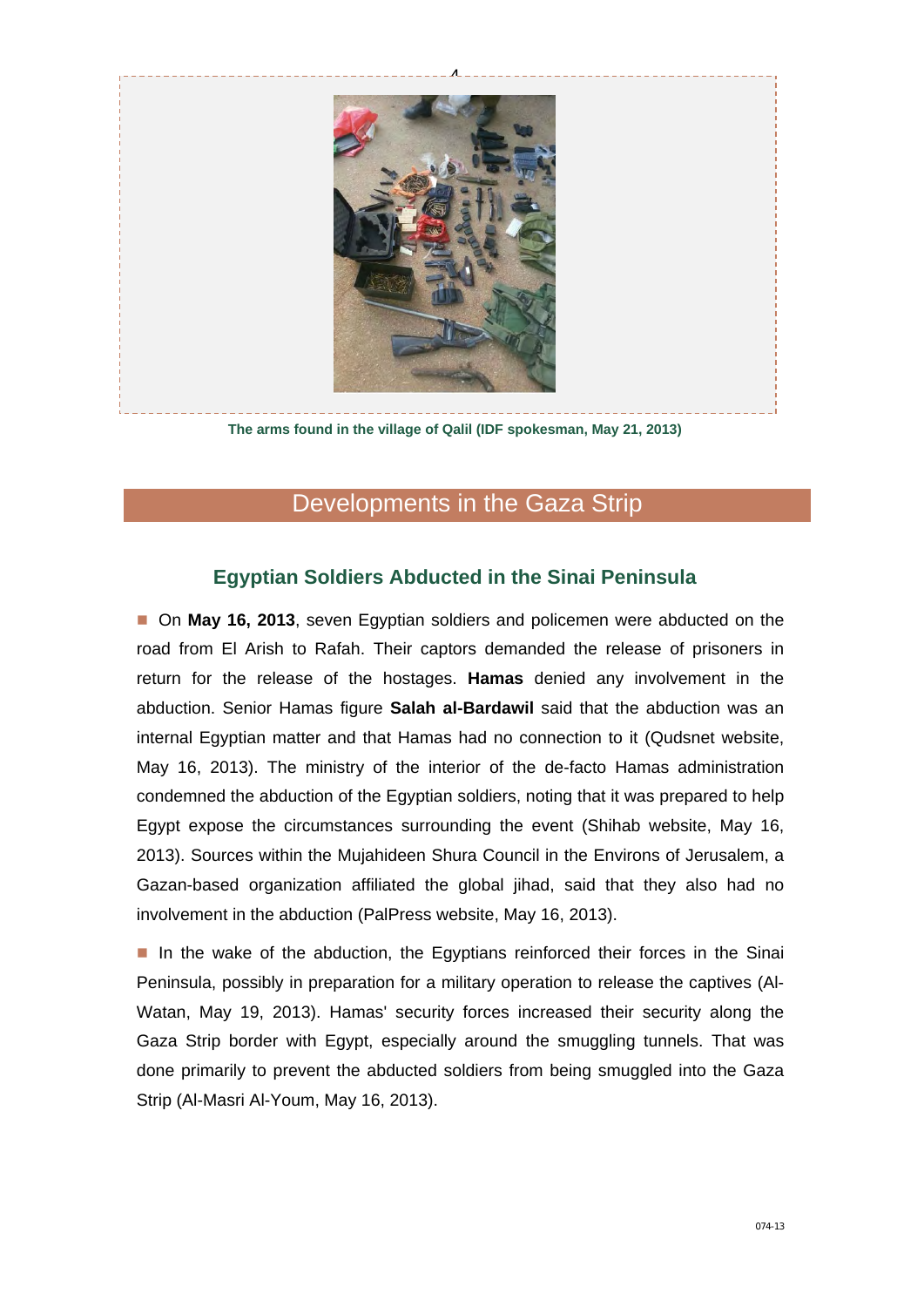

**The security forces of the de-facto Hamas administration deploy along the Rafah border with Egypt (Filastin Al-'Aan, May 21, 2013).** 

In response to the abduction of the soldiers and policemen, the Egyptians took steps on the ground to make contact difficult between the Gaza Strip, Egypt and the Sinai Peninsula:

 **Closing the Rafah crossing**: On May 16, immediately following the abduction, the Rafah crossing was closed to traffic in both directions, remaining closed (Alresala.net website, May 20, 2013), and preventing the return of many Gazans (including senior figures) to the Gaza Strip. In the assessment of the ministry of the interior of the de-facto Hamas administration, **at least 2,400 Gazans have been delayed on the Egyptian side of the crossing** (Ma'an News Agency, May 19, 2013). **Fathi Hamad**, the Hamas minister of the interior, and **Taher al-Nunu**, Hamas administration spokesman, said that Ismail Haniya was monitoring the crisis at the Rafah crossing and in contact with the highest echelons of the Egyptian government to renew the crossing's activity (Palinfo website and the Qudsnet website, May 19, 2013).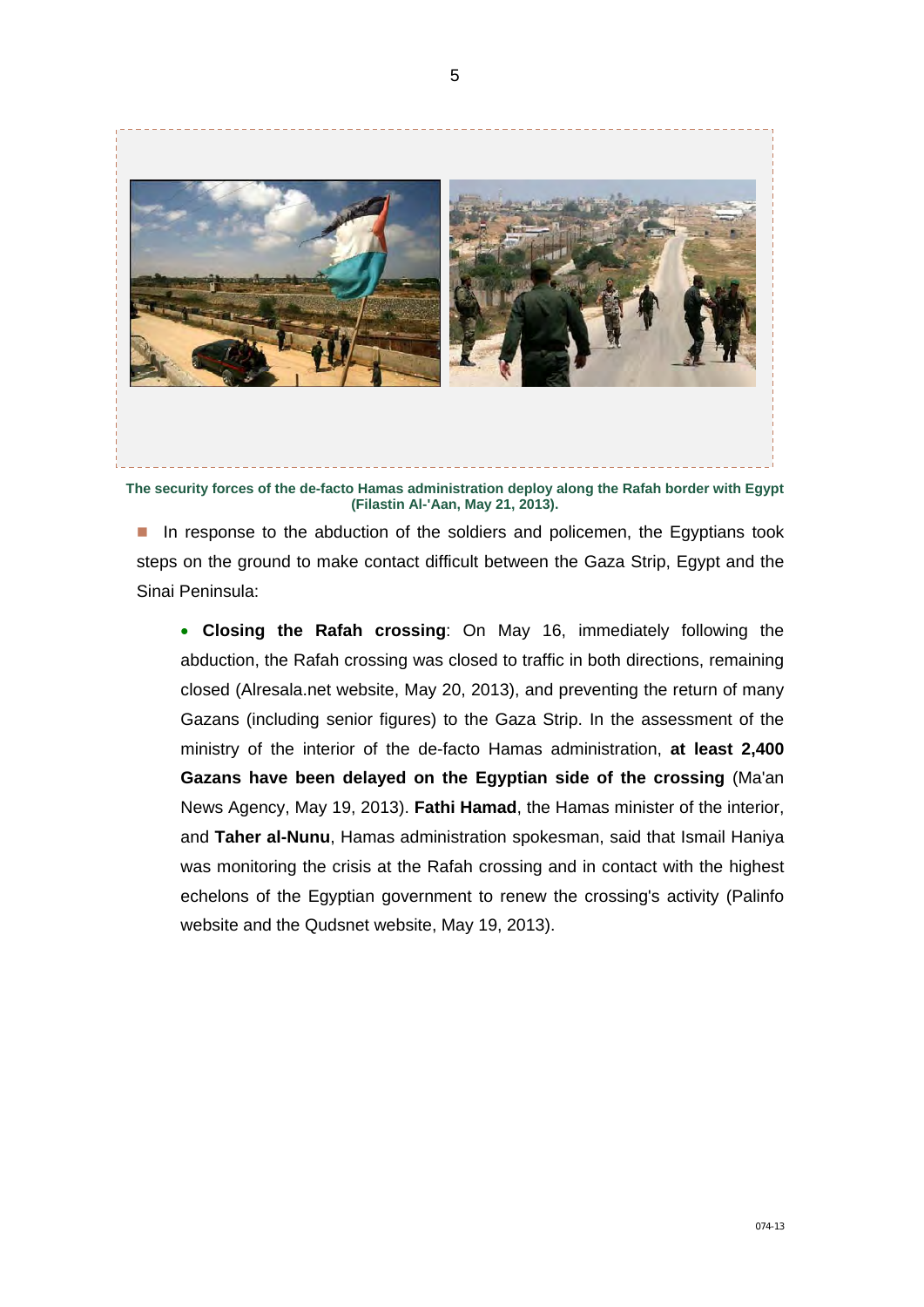

**Left: Gazans wait on the Egyptian side of the Rafah crossing. Right: An Egyptian APC blocks access to the Rafah crossing (Facebook page of the ministry of the interior of the de-facto Hamas administration, May 20, 2013).** 

 **Destroying tunnels**: The Egyptian security forces increased their activity to destroy the smuggling tunnels under the border between Egypt and the Gaza Strip near Rafah (Filastin al-Yawm, May 20, 2013). One of the tunnels destroyed was built to smuggle vehicles. It was 450 meters long, or .28 miles, and three meters wide, or 3.3 yards (PalPress website, May 19, 2013). The border authority of the Hamas administration's ministry of the interior announced unexpectedly on May 20 that it was closing the smuggling tunnels and declaring the region a closed military zone (Al-Kofia Press, May 20, 2013).

#### **Hamas Intentions for the Global March to Jerusalem**

 **Ahmed Abu Halbia**, a Hamas member of the Palestinian Legislative Council and head of the committee for the Global March to Jerusalem (GMJ), held a press conference. He said that on **June 7**, after the Friday prayer in the mosques, marches would be held in the Gaza Strip as part of the GMJ to mark the 46<sup>th</sup> anniversary of the "occupation of east Jerusalem." **The marches, he said, would start at the region of Beit Hanoun in the northern Gaza Strip at the point closest to the border with Israel**. He said the committee intended to enlist a large number of participants for the march. However, he said, severe measures would be taken against those who tried to exploit it to infiltrate into the buffer zone and "provide Israel with an excuse to initiate a military attack against the Palestinian people" (Ma'an News Agency, May 19, 2013).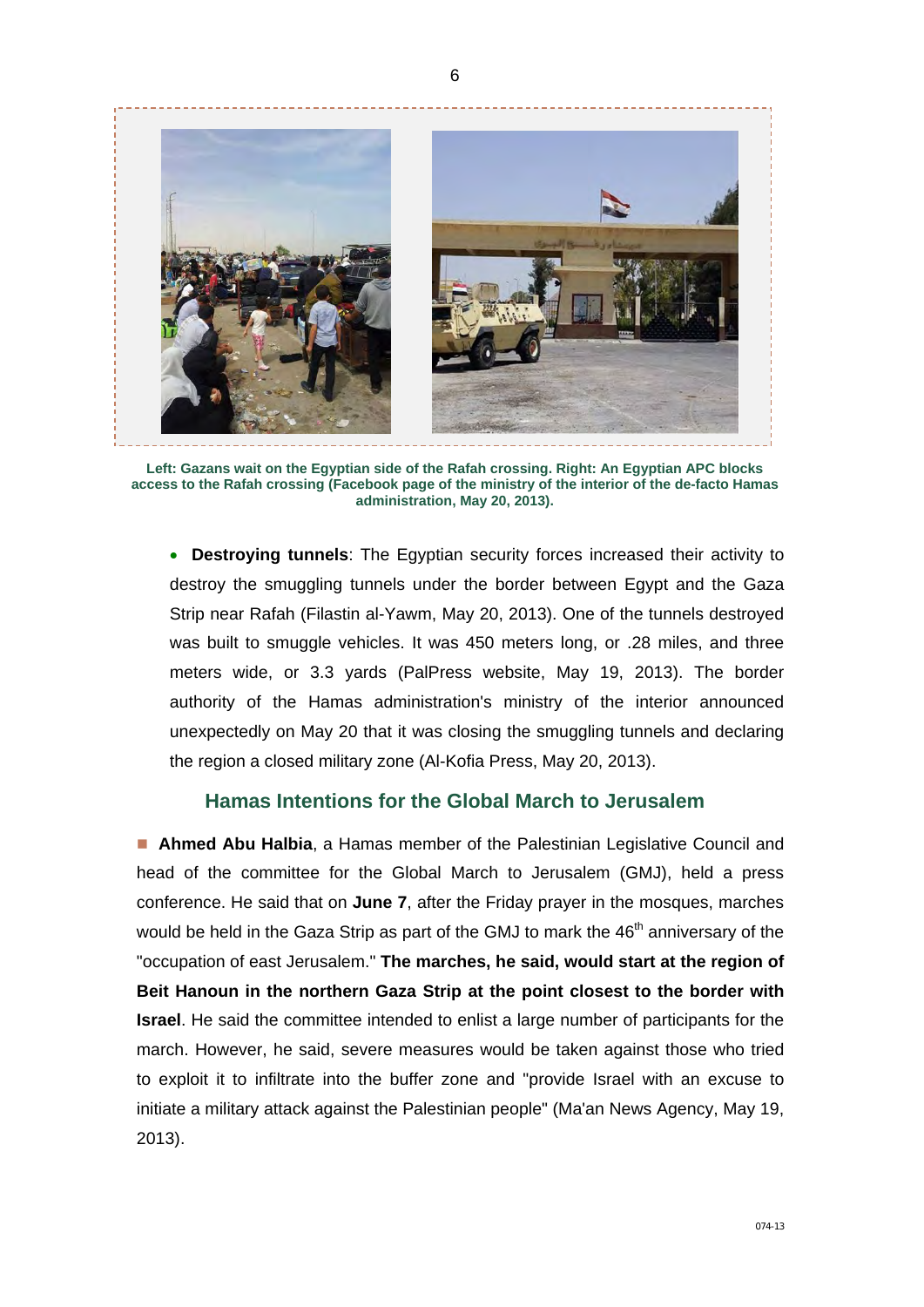## The Palestinian Authority

#### **Mahmoud Abbas Visits Egypt**

 **Mahmoud Abbas**, chairman of the Palestinian Authority (PA), paid a three-day visit to Egypt during which he met with Egyptian President **Mohamed Morsi**, Secretary General of the Arab League **Nabil al-Arabi**, and others. He also met with **Ramadan Shallah**, secretary general of the Palestinian Islamic Jihad (PIJ) (Paltoday website, May 16, 2013).

At a meeting with the editors of the large Egyptian newspapers, Mahmoud Abbas said that the PA had expressed its willingness to the Americans to renew the negotiations if Israel froze construction in the territories, particularly in Jerusalem. He said that the PA demanded economic rights from the Americans, for example rights to the gas deposits off the Gazan coast and the potash in the Dead Sea (Wafa News Agency, May 16, 2013).



**Mahmoud Abbas and Mohamed Morsi meet in Egypt (Wafa News Agency, May 16, 2013)** 

### The Northern Front

#### **The Syrian Mufti Visits the Hezbollah Memorial Site in Nabatieh**

 **Sheikh Ahmad Badr Al-Din Hassoun**, the Mufti of Syria, visited south Lebanon on May 18, 2013. He made a stop at Melita, the Hezbollah memorial site in Nabatieh, accompanied by senior Hezbollah figures and members of the families of dead Hezbollah terrorist operatives. In response to the calls to open a front against Israel in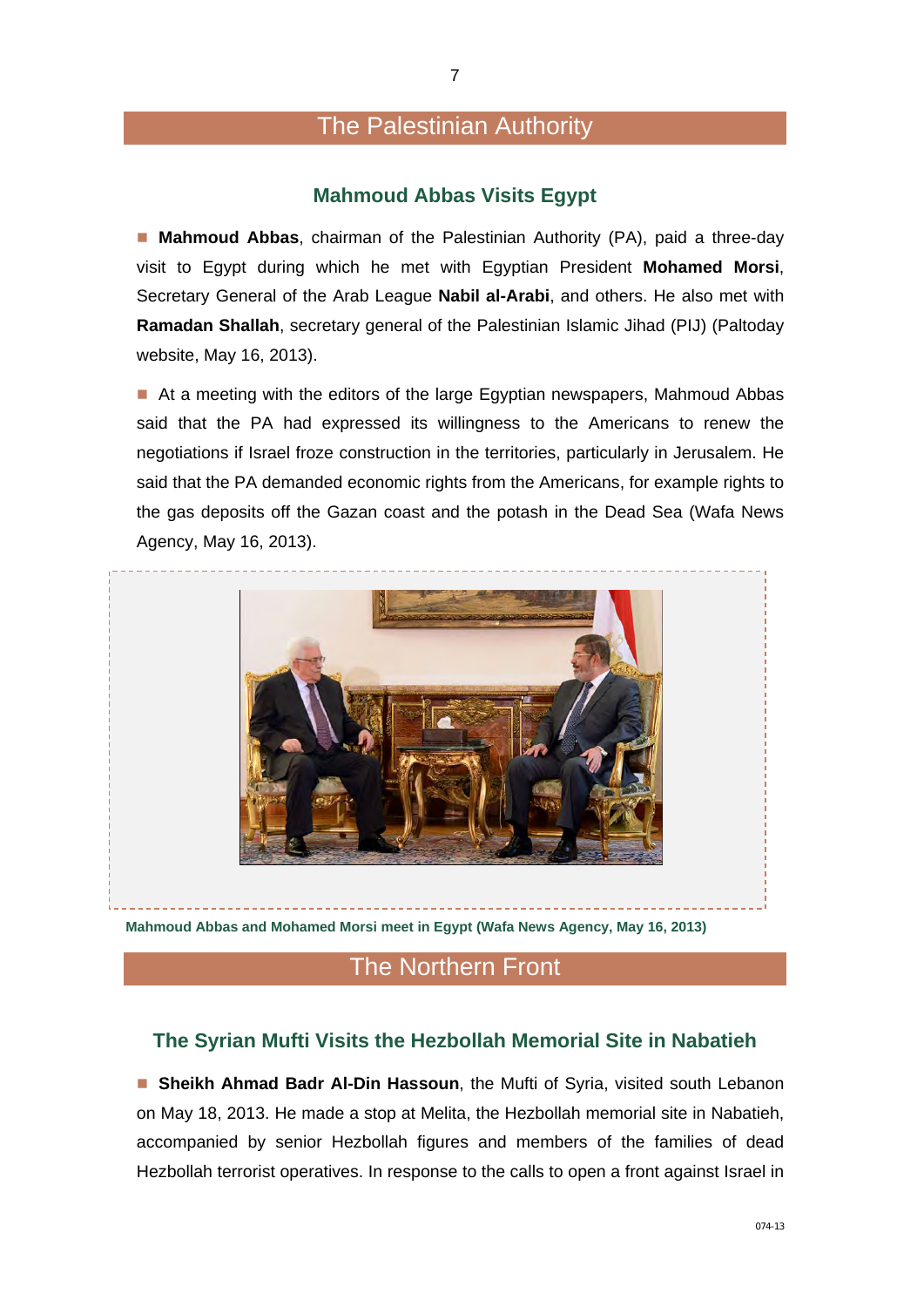the Golan Heights, he said they were waiting to open all the fronts. He said he was praying to Allah, and that when the Golan Heights front opened they would be the first to enter (Bint Jbeil website, May 18, 2013).



**May 18, 2013)** 

#### Propaganda Events

#### **Nakba Day**

■ Nakba Day, May 15, passed almost without exceptional event. The events in Judea, Samaria and the Gaza Strip, as well as the neighboring Arab states, drew relatively few participants. Demonstrations and rallies were held in the main cities in Judea and Samaria. No particular event was reported in the Gaza Strip with the exception of a rocket fired into Israeli territory.

■ The IDF spokesman reported the Central Command had concluded that the day had been calm compared to last year. That was the result, according to the announcement, of the close coordination with the Palestinian security forces and of the containment of all the events in the various sectors by security forces (IDF spokesman, May 16, 2013).

■ During Nakba Day 24 events were held in Judea and Samaria; Molotov cocktails **were thrown at 15 of them**. There were a number of prominent events (IDF spokesman, May 16, 2013):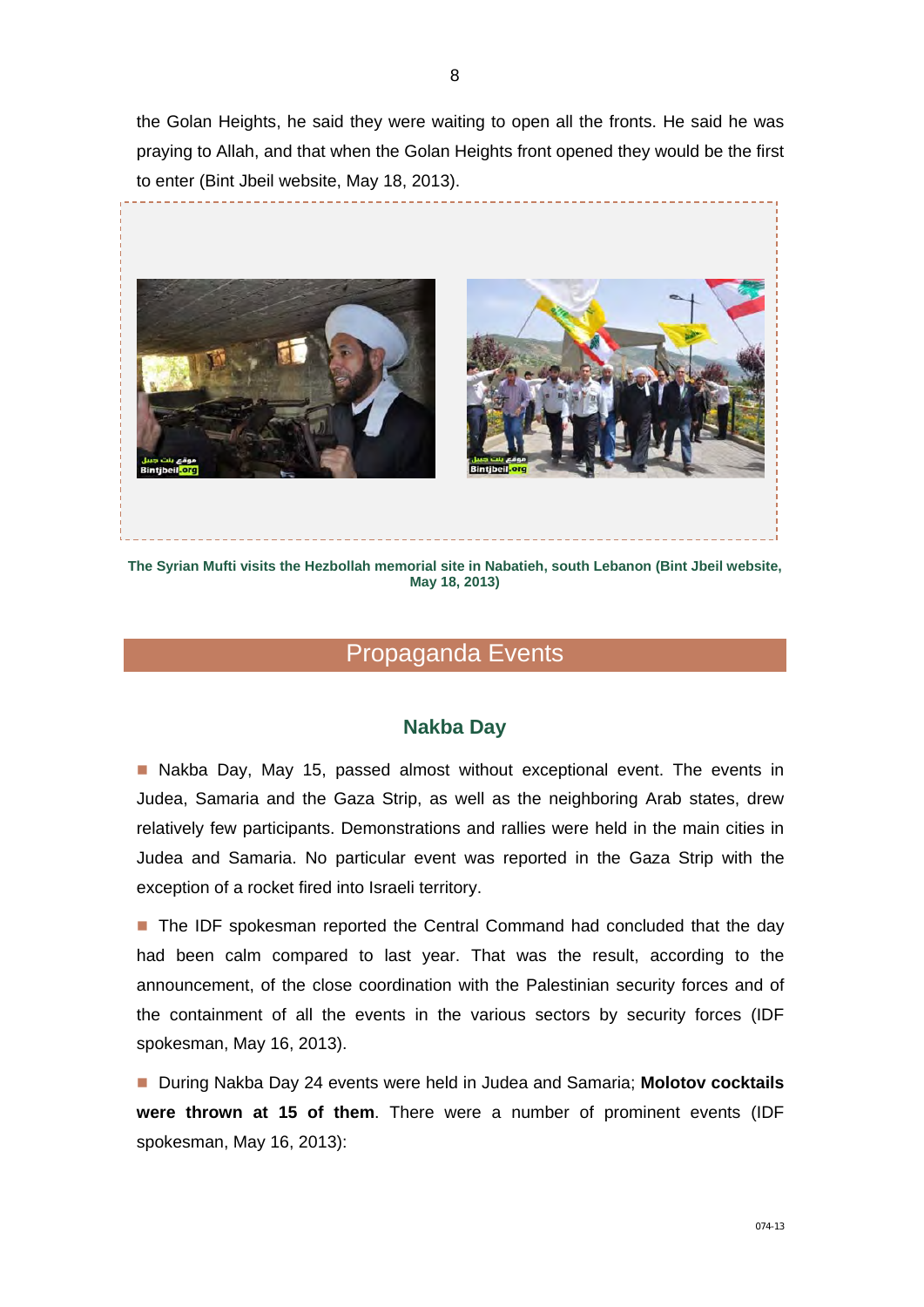In the **town of Bitunya** (near Ramallah) there was a violent riot. Beginning in the early morning, an estimated 400 Palestinians gathered and threw stones and Molotov cocktails. One Border Policeman sustained minor injuries.

- At the **Qalandia roadblock** (north of Jerusalem) an estimated 100 Palestinians rioted, burned tires and threw stones at the roadblock.
- In **Umm Salmona** (south of Bethlehem) rioters attempted to approach the Israeli village of Neve Daniel but were stopped by the Israeli security forces.
- Near the **village of Hursa** (south of Hebron) a Molotov cocktail was thrown at an IDF jeep, causing it to overturn and burst into flame. The four soldiers in the jeep exited and escaped with minor injuries (IDF spokesman, May 16, 2013).



**Palestinian youths confront IDF forces near the Ofer prison (Wafa News Agency, May 15, 2013)** 

 A march was held in **Gaza City**, attended by representatives of the various Palestinian organizations. A rally was held, attended by several hundred Gazans. There were also activities for children and adolescents with a Nakba Day theme, a display of the legacy of Khan Yunis, and other events.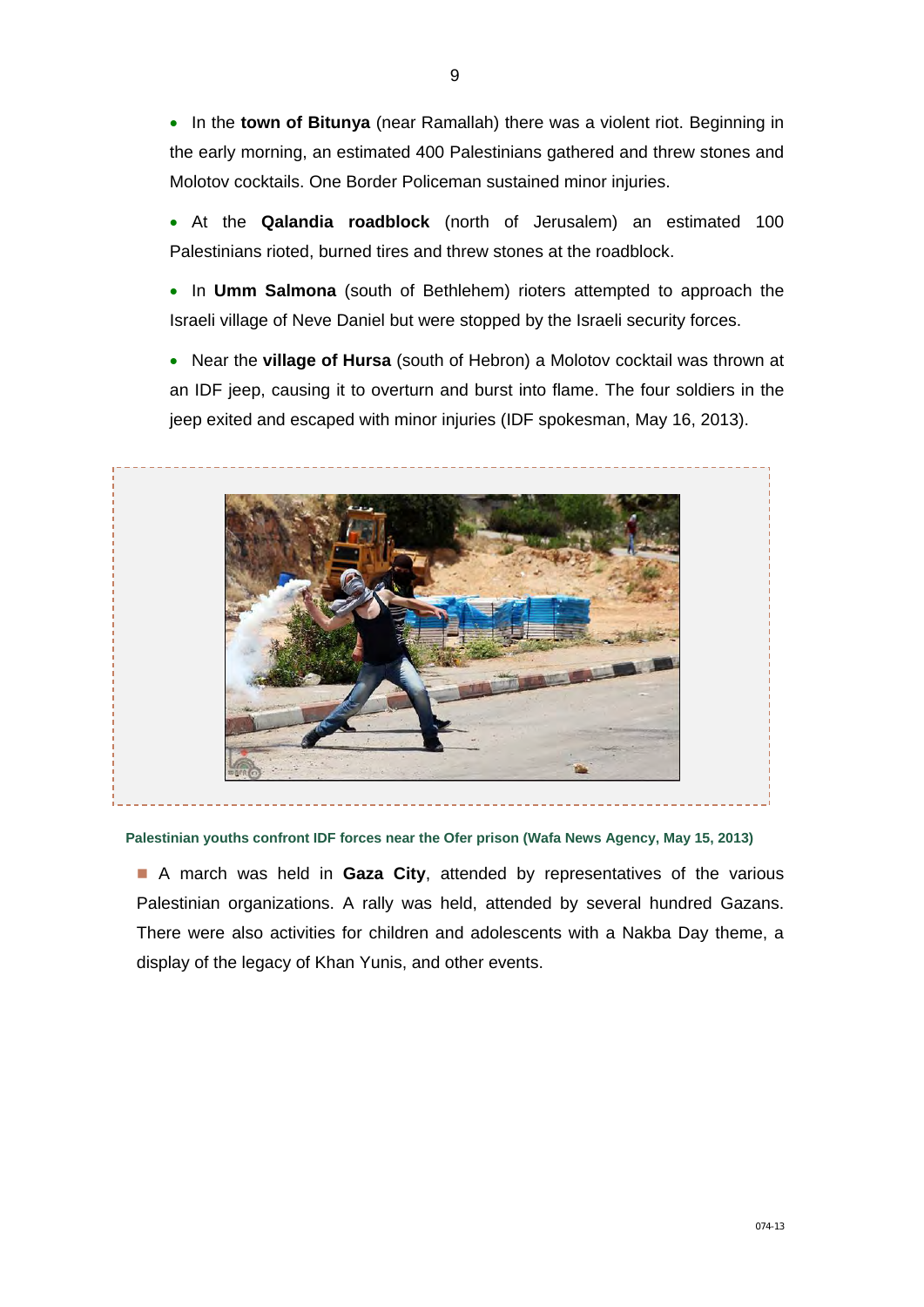

**Left: The main Nakba Day rally in Gaza City (Palinfo website, May 16, 2013). Right: An Israeli flag is burned during a torchlight Nakba Day march in Gaza City (Palinfo website, May 14, 2013)** 

Nakba Day events were also held in the Arab states:

 **Egypt**: A conference was held to discuss the Nakba. It was attended by **Musa Abu Marzouq**, a member of the Hamas political bureau, **Ramadan Shallah**, secretary general of the PIJ, and others. The two gave speeches criticizing the PA's policy of negotiating with Israel, and stressing that the "resistance" [i.e., terrorist campaign] had not yet ended (Paltoday website, May 16, 2013). The Muslim Brotherhood issued a formal statement for Nakba Day attacking the socalled Israeli, Western-supported "occupation of Palestine." The statement also noted that even today Israel was an aggressive entity destabilizing the Middle East and extending its control over the lands of the Palestinian people, especially Jerusalem.

 **Syria**: A convention was held in Damascus to mark Nakba Day, during which the Syrian deputy minister of information said that the Palestinian cause was a moral cause and an existential issue and was part of the collective Syrian consciousness. He also appealed to the Arab states to confront Israel (Syrian News Agency, May 19, 2013).

 **Lebanon**: A ceremony was held in Maroun al-Ras in memory of those killed during the "march of return" in 2011, $3$  near the memorial erected in their honor (in proximity to the border with Israel). Before the ceremony Lebanese army forces

-

 $3$  On Nakba Day in 2011 a ceremony was held under Hezbollah aegis at Maroun al-Ras. After the ceremony participants marched to the Israeli-Lebanese border, and a group of them confronted IDF soldiers stationed there. As a result, ten people were killed and several dozen were wounded (some of them by Lebanese army fire).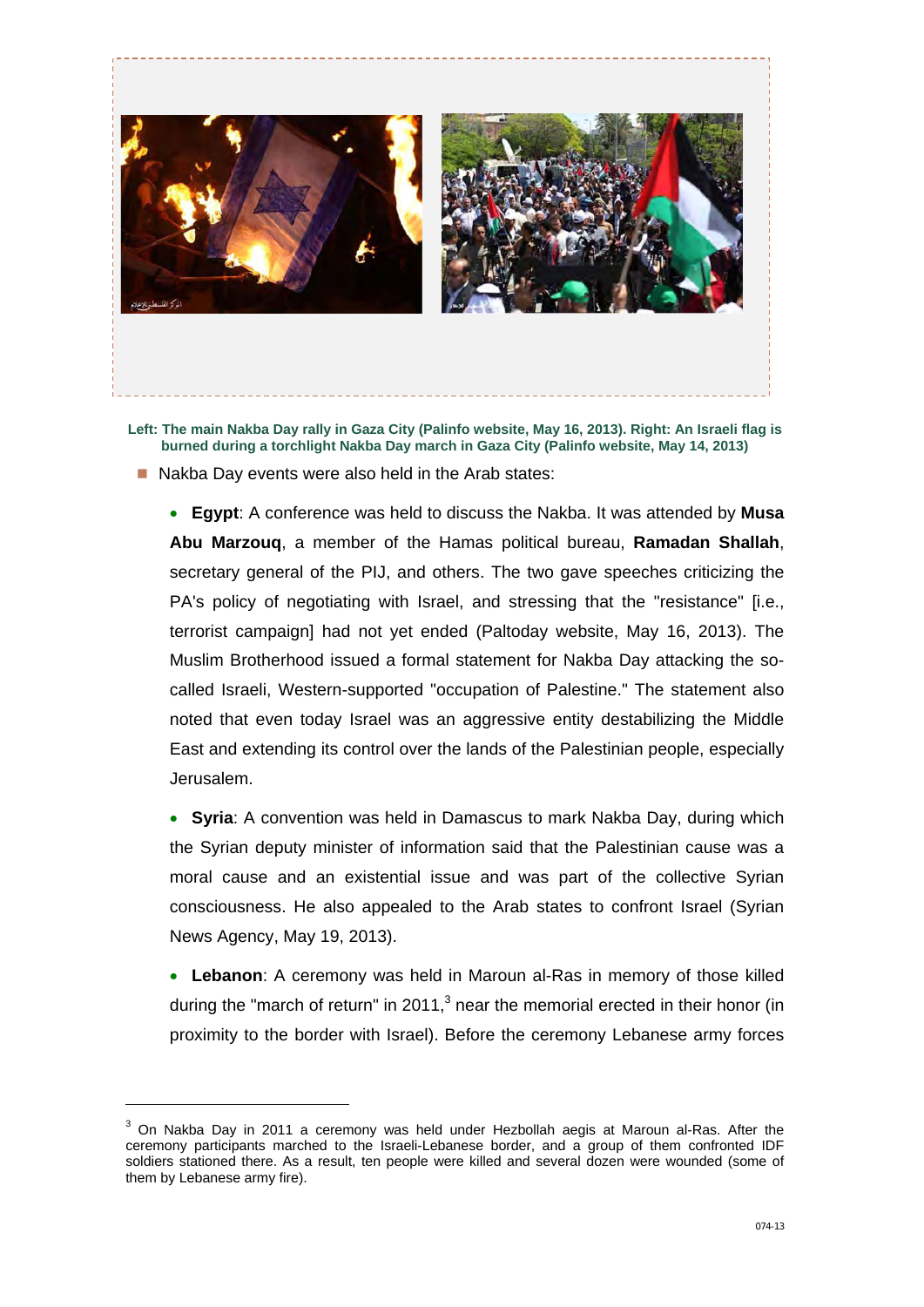deployed in the area to prevent activists from approaching the Israeli border (Bint Jbeil website, May 16, 2013).



**Left: The Nakba Day ceremony near the memorial for those killed in 2011. Right: Lebanese army soldiers deploy to secure the rally and prevent Lebanese from approaching the border (Bint Jbeil website, May 16, 2013).** 

#### **The Gaza Ark Initiative – Update**

■ The organizers of the Gaza Ark initiative announced they had purchased a fishing boat with the contributions they collected, and that they were currently organizing to overhaul it and turn it into a cargo boat. They claimed the project would cost \$300,000, of which \$90,000 had so far been donated. The Gaza Ark initiative is an attempt being made by pro-Palestinian organizations over the past several months to launch a boat loaded with products from the Gaza Strip to defy the so-called "Israeli siege" of the Gaza Strip.

#### **The Mavi Marmara Trial in Turkey Continues**

**Exen after Israel apologized to the Turks, and even after Israel and Turkey began** negotiations for reparations for the families of the injured, the show trial in Turkey against four senior Israelis involved in the *Mavi Marmara* affair continues.

 On May 20 the fifth hearing of the show trial in Istanbul began. The Turkish media reported that during March the Turkish ministry of foreign affairs, through the Turkish embassy in Israel, had appealed to the Israeli ministry of foreign affairs to subpoena the four senior Israelis involved to appear in the court in Istanbul on May 20 to testify.